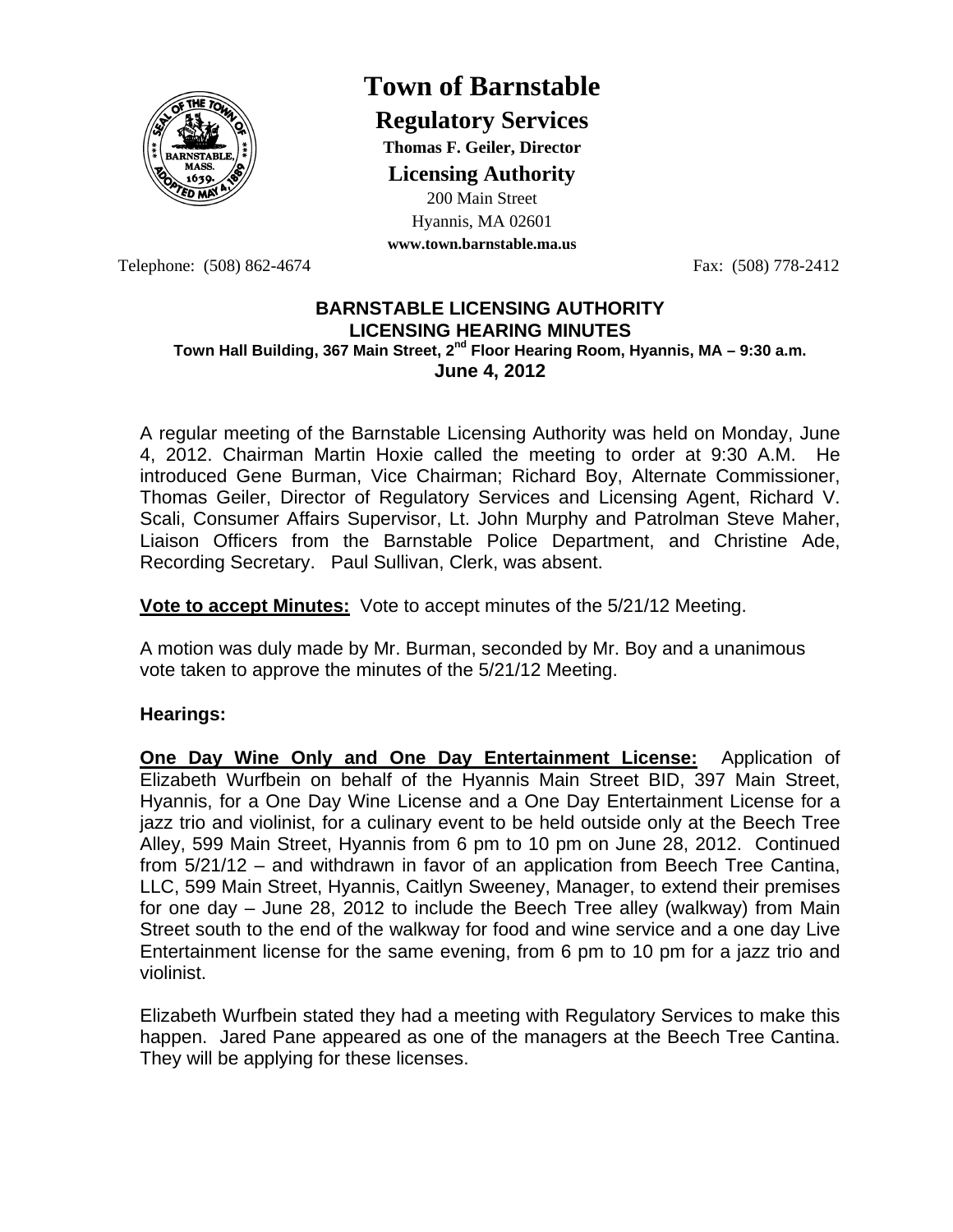A motion was duly made by Mr. Burman, seconded by Mr. Boy and a unanimous vote taken to approve the application of Beech Tree Cantina, LLC, 599 Main Street, Hyannis, Caitlyn Sweeney, Manager, to extend their premises for one day – June 28, 2012 to include the Beech Tree alley (walkway) from Main Street south to the end of the walkway for food and wine service and a one day Live Entertainment license for the same evening, from 6 pm to 10 pm for a jazz trio and violinist.

Mr. Geiler stated this is a special event – the BID has spent a lot of time getting this together. He stated any alcohol has to be invoiced to Beech Tree under this license. No other restaurants may bring their own alcohol – he advises caution and if any questions please call our offices or the Police Department. He wants what could be a very successful event to stay that way.

**One Day All Alcohol License:** Application of Kathy Pina, 49 Windmill Lane, Cotuit, on behalf of St. Anthony's Charity Club, for a One Day All Alcohol license for the feast day of St. Anthony, June 9, 2012 from noon to 6 pm, to be held outside at the corner of Old Mill Road and Swift Avenue, Osterville.

Kathy Pina did not appear. Mr. Hoxie stated it is the same event they have had for years and years and the Board could approve it in her absentia because of the length of time they have had it with no issues.

A motion was duly made by Mr. Burman, seconded by Mr. Boy and a unanimous vote taken to approve the application of Kathy Pina, 49 Windmill Lane, Cotuit, on behalf of St. Anthony's Charity Club, for a One Day All Alcohol license for the feast day of St. Anthony, June 9, 2012 from noon to 6 pm, to be held outside at the corner of Old Mill Road and Swift Avenue, Osterville.

**One Day Entertainment License:** Application of Reverend Bernard Harris on behalf of Zion Union Church, 805 Attucks Lane, Hyannis for a One Day Entertainment License for an Ethnic Food Festival to be held on the church grounds on Saturday, July 28, 2012 with craft vendors, from 11:00 am to 7:00.

Reverend Harris appeared for the application and gave Mr. Hoxie a handout about the event. This will be their first annual food festival – rotisserie pig, Haitian, Cape Verdian, Brazilian, etc. ethnic food will be served. They only want entertainment not alcohol. The layout is crafts by the building and food with a dinner tent, in back the port a potties and pony rides way in the back as well as a bounce house for the kids. They have 4 craft vendors and three food vendors. The weather will be about 125. The food will be purchased but no admission. There will be a drawing for a 2 trips.

Mr. Hoxie wished them luck and good weather.

A motion was duly made by Mr. Burman, seconded by Mr. Boy and a unanimous vote taken to approve the application of Reverend Bernard Harris on behalf of Zion Union Church, 805 Attucks Lane, Hyannis for a One Day Entertainment License for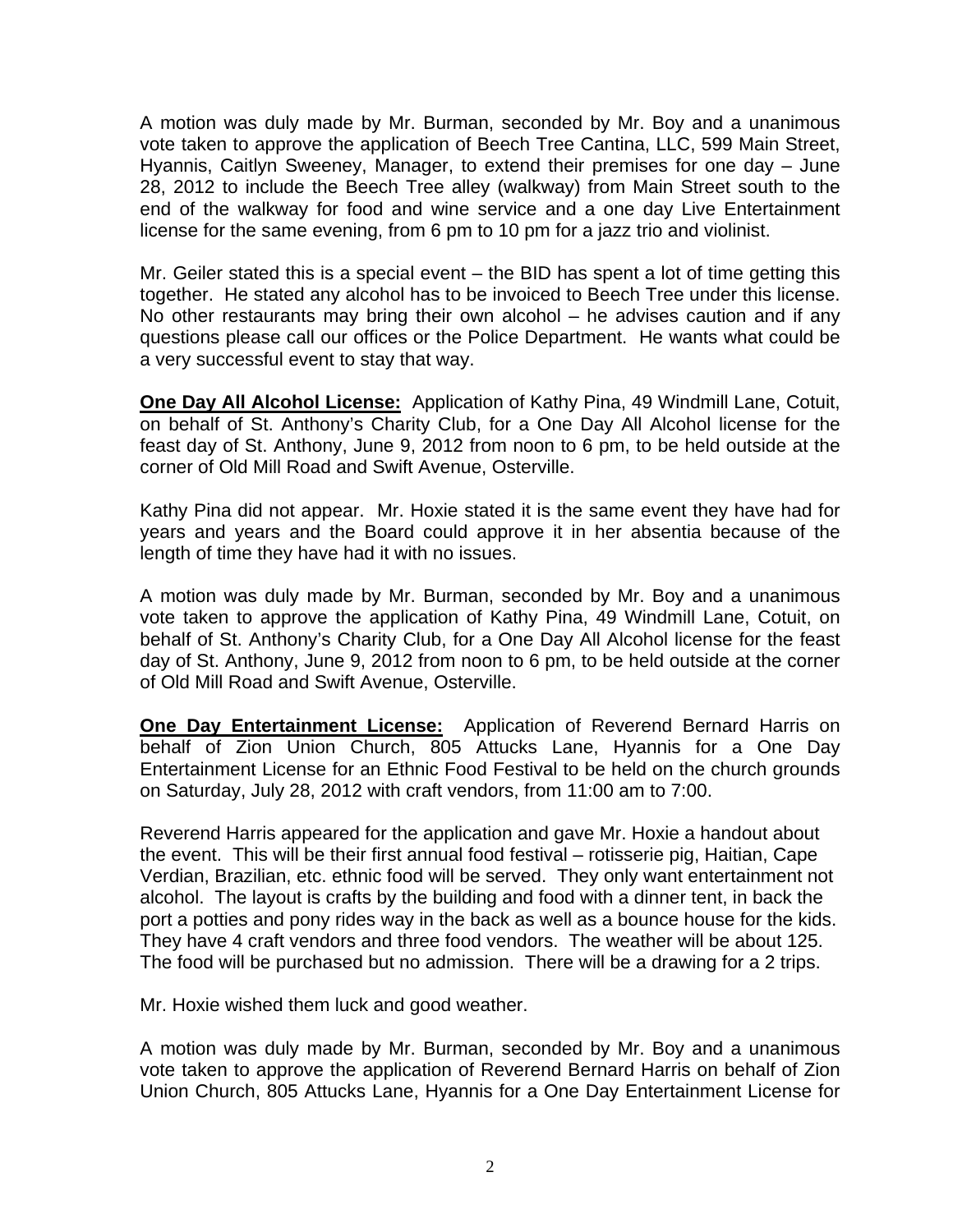an Ethnic Food Festival to be held on the church grounds on Saturday, July 28, 2012 with craft vendors, from 11:00 am to 7:00.

**One Day Beer & Wine License:** Application of Rebecca C. Richardson, for the Rotary Club of Osterville's 18<sup>th</sup> annual Bluefish/Striped Bass Fishing Tournament for a One Day Beer and Wine License for its annual event to be held at the Wianno Yacht Club, 101 Bridge Street, Osterville, outside in a tent on July 14, 2012 from 4 pm to 8 pm. There will be a barbeque, auction & small raffle.

Rebecca Richardson appeared for this event. She is a Rotary Club member. This event will be at the Wianno Yacht Club. Format the same as other years. They are requesting beer and wine and understands they have to purchase from an authorized source – will be going to A.J. Lukes Liquors.

A motion was duly made by Mr. Burman, seconded by Mr. Boy and a unanimous vote taken to approve the application of Rebecca C. Richardson, for the Rotary Club of Osterville's 18<sup>th</sup> annual Bluefish/Striped Bass Fishing Tournament for a One Day Beer and Wine License for its annual event to be held at the Wianno Yacht Club, 101 Bridge Street, Osterville, outside in a tent on July 14, 2012 from 4 pm to 8 pm. There will be a barbeque, auction & small raffle.

Rebecca thanked Ms. Ade for her help as always, in assisting them to make sure they would be in compliance.

**One Day Beer & Wine, Two One Day Alcohol and a One Day Entertainment Licenses:** Application of Gail C. Nightingale, for the Osterville Village Library, 43 Wianno Avenue, Osterville for a One Day Beer and Wine License and a One Day Entertainment License for a steel drum for June 24, 2012 for a clambake outside in a tent on the lawn from 4:00 pm to 10:00 pm, an All Alcohol license for June 28, 2012 for their "Mutts & Martini's" program from 5:00 pm to 8:00 pm, and a 2<sup>nd</sup> All Alcohol license for June 29, 2012 for an auction from 5:00 pm to 10:00 pm.

Mrs. Nightingale stated it is their  $18<sup>th</sup>$  year and will be a week long event – there is an addition to their format, the dog portion.

A motion was duly made by Mr. Burman, seconded by Mr. Boy and a unanimous vote taken to approve the application of Gail C. Nightingale, for the Osterville Village Library, 43 Wianno Avenue, Osterville for a One Day Beer and Wine License and a One Day Entertainment License for a steel drum for June 24, 2012 for a clambake outside in a tent on the lawn from 4:00 pm to 10:00 pm, an All Alcohol license for June 28, 2012 for their "Mutts & Martini's" program from 5:00 pm to 8:00 pm, and a  $2<sup>nd</sup>$  All Alcohol license for June 29, 2012 for an auction from 5:00 pm to 10:00 pm.

She did pass out invitations for the dedication of the library – everyone is welcome.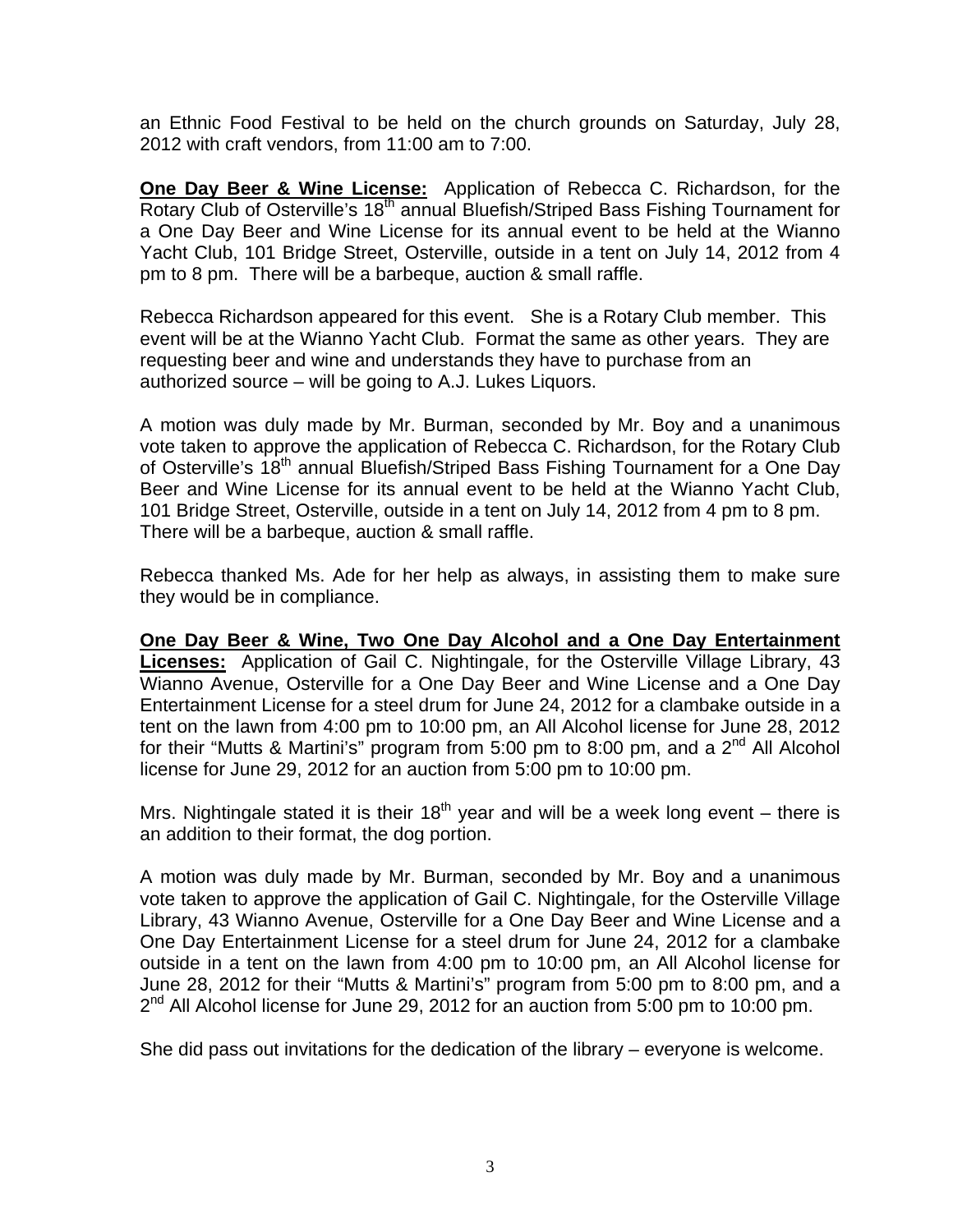**One Day Entertainment Licenses:** Application of Jennifer Pitta on behalf of Cape Cod Symphony Orchestra, 712A Main Street, Yarmouth Port, for eighteen (18) One Day Entertainment Licenses for concerts to be held at Barnstable High School Performing Arts Center, 744 West Main Street, Hyannis for the following dates and times:

| Friday               | <b>Saturdays</b>                                                                                                                          | <b>Sundays</b>                                                                               |                                                                      |
|----------------------|-------------------------------------------------------------------------------------------------------------------------------------------|----------------------------------------------------------------------------------------------|----------------------------------------------------------------------|
| 11/30/12 4 pm & 8 pm | 9/22/12 8 pm<br>10/6/12 8 pm<br>11/3/12 8 pm<br>12/1/12 3 pm & 8 pm<br>1/19/13 8 pm<br>2/9/13<br>8 pm<br>4/6/13<br>8 pm<br>5/4/13<br>8 pm | 9/23/12<br>10/7/12<br>11/4/12<br>12/2/12<br>1/1/13<br>1/20/13<br>2/10/13<br>4/7/13<br>5/5/13 | 3 pm<br>3 pm<br>3 pm<br>3 pm<br>3 pm<br>3 pm<br>3 pm<br>3 pm<br>3 pm |
|                      |                                                                                                                                           |                                                                                              |                                                                      |

Jennifer Pitta appeared for her application. They are seeking these licenses for their season from September to May (51<sup>st</sup> year).

A motion was duly made by Mr. Burman, seconded by Mr. Boy and a unanimous vote taken to approve the application of Jennifer Pitta on behalf of Cape Cod Symphony Orchestra, 712A Main Street, Yarmouth Port, for eighteen (18) One Day Entertainment Licenses for concerts to be held at Barnstable High School Performing Arts Center, 744 West Main Street, Hyannis for the following dates and times:

| Friday               | <b>Saturdays</b>                                                    | Sundays                                  |                              |
|----------------------|---------------------------------------------------------------------|------------------------------------------|------------------------------|
| 11/30/12 4 pm & 8 pm | 9/22/12 8 pm<br>10/6/12 8 pm<br>11/3/12 8 pm<br>12/1/12 3 pm & 8 pm | 9/23/12<br>10/7/12<br>11/4/12<br>12/2/12 | 3 pm<br>3 pm<br>3 pm<br>3 pm |
|                      | 1/19/13 8 pm<br>2/9/13<br>8 pm<br>4/6/13<br>8 pm                    | 1/1/13<br>1/20/13<br>2/10/13             | 3 pm<br>3 pm<br>3 pm         |
|                      | 5/4/13<br>8 pm                                                      | 4/7/13<br>5/5/13                         | 3 pm<br>3 pm                 |

**Three One Day All Alcohol Licenses and Three Entertainment Licenses:** Application of Chronis Kalivas on behalf of St. George Greek Orthodox Church, 1130 Falmouth Road, Centerville, for three One Day All Alcohol and three One Day Entertainment Licenses for its  $30<sup>th</sup>$  Anniversary Grecian Festival to be held at the church on July 20 (4 pm to 8 pm), 21 (11 am to midnight) and 22 (11 am to 6 pm),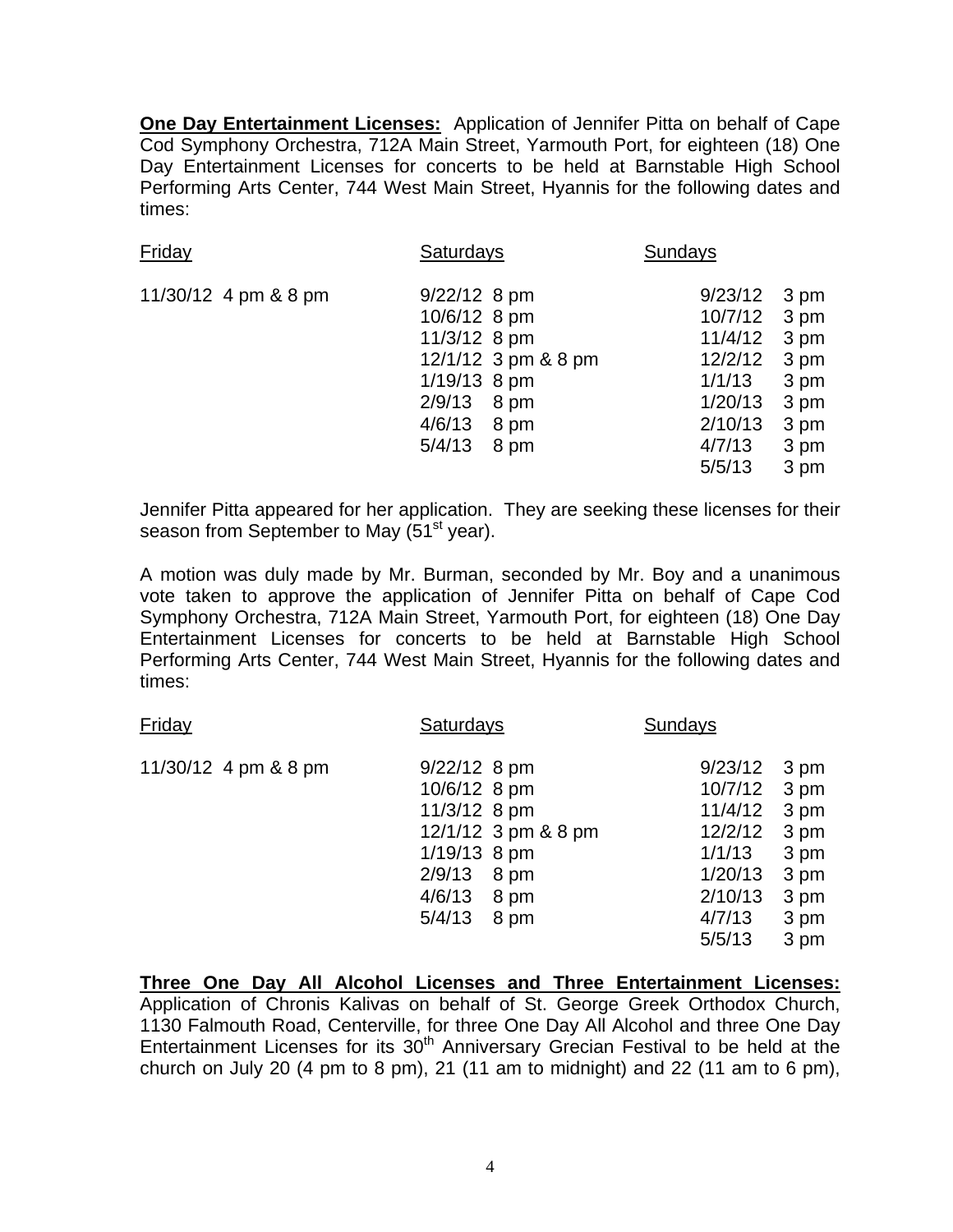2012. It will include pastries, food products, coffees, alcohol, and souvenirs and there will be folk dancing and live music as well as a raffle.

Mr. Zombas appeared stating it is their  $31<sup>st</sup>$  year. It is the same as always.

A motion was duly made by Mr. Burman, seconded by Mr. Boy and a unanimous vote taken to approve the application of Chronis Kalivas on behalf of St. George Greek Orthodox Church, 1130 Falmouth Road, Centerville, for three One Day All Alcohol and three One Day Entertainment Licenses for its 30<sup>th</sup> Anniversary Grecian Festival to be held at the church on July 20 (4 pm to 8 pm), 21 (11 am to midnight) and 22 (11 am to 6 pm), 2012. It will include pastries, food products, coffees, alcohol, and souvenirs and there will be folk dancing and live music as well as a raffle.

**One Day Wine & Malt and One Day Entertainment License:** Application of Kimberlee McHugh on behalf of the Steamship Authority, for a One Day Wine and Malt and a One Day Entertainment License for a Business After Hours event to be held all outdoors at the high-speed ferry dock under passenger shelter off Pleasant Street, Hyannis, on June 20, 2012 from 5:30 pm to 7:30 pm, with live musical entertainment.

Ms. McHugh appeared for this application. She is Director of Marketing for the Steamship Authority – they will host a Chamber of Commerce event. It was done 2 years ago and was a success.

A motion was duly made by Mr. Burman, seconded by Mr. Boy and a unanimous vote taken to approve the application of Kimberlee McHugh on behalf of the Steamship Authority, for a One Day Wine and Malt and a One Day Entertainment License for a Business After Hours event to be held all outdoors at the high-speed ferry dock under passenger shelter off Pleasant Street, Hyannis, on June 20, 2012 from 5:30 pm to 7:30 pm, with live musical entertainment.

**New Junk Dealer License**: (Existing license – change from sole proprietor to corporation) Application of Tim Ferreira, d/b/a Ferreira's, 85 Old Yarmouth Road, Hyannis, for a new Annual Junk Dealer License, in the name of his newly formed corporation, Ferreira's Recycling, Inc., d/b/a Ferreira's, with no other changes to his current license. This hearing has been postponed from April 30, 2012.

Attorney James Connors appeared with Timothy Ferreira for the new license. He was granted his renewal at the last meeting and would now like to change the license to his corporation. There are no objections to the application from Town Attorney as the other matter was resolved in Court.

Mr. Scali stated Legal would like to add the following: Per the judgment in the Court case, "At no time can any materials containing any hazardous fluids be brought onto the site for recycling, repair or dismantling."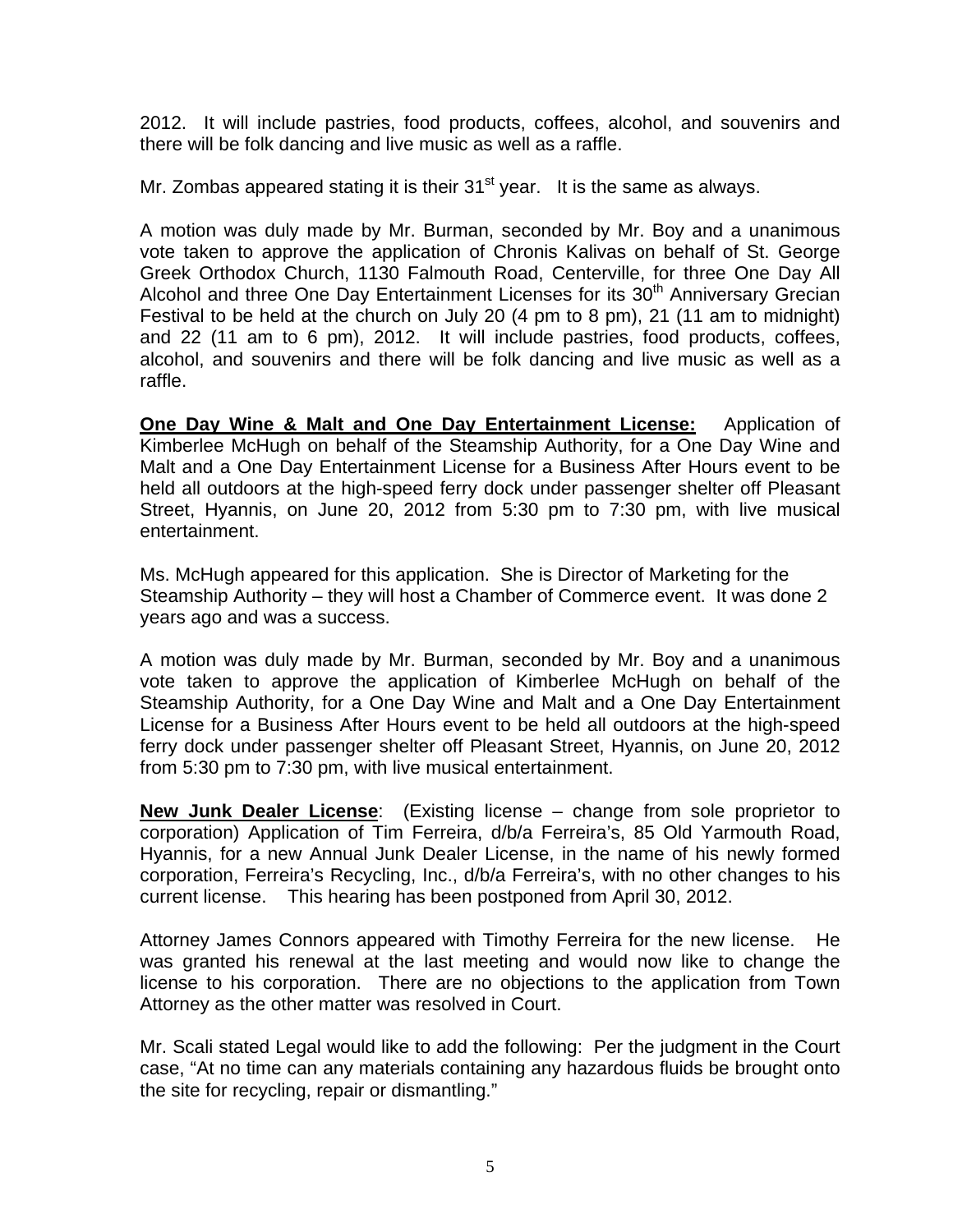Attorney Connors stated they are familiar with and accept that.

Deb Krau, Chair of the Hyannis Water Board, appeared to state that this time the criteria of the license must be enforced. In 2009 she read that the "bins are to be stored inside" and read the portion of "at no time can any hazardous fluid containing materials be brought onto the site for recycling, repair or dismantling;" this wording was on the license issued in January 2010 and she assumes it is on the recent license. She then said that on 12/10 at a meeting of this Board, the license was suspended because of outside storage and all kinds of vehicles. That suspension was put in abeyance for a year. Just one month past the year there was an explosion as a result of fluids in a car being dismantled. This property is very near the water system – which provides 25% of the water for the Town. She is here requesting that the Board pay particular attention to enforcing the restrictions that we put into the license. Mr. Hoxie asked about routine inspections he believes will take place. Ms. Krau is concerned about who will conduct the inspections and when these inspections will take place. Mr. Hoxie said we will keep close watch on it. Ms. Krau asked that the Water Board be notified of those inspections.

Attorney Connors stated that the Agreement for Judgment contains all of these things and was crafted to protect the Town from these problems and that there will be routine inspections.

Attorney David Houghton concurred with the statement of Attorney Connors – stating it is enforceable by contempt proceedings in Superior Court. Mr. Hoxie asked if the police would be part of these inspections. Lt. Murphy said yes, and they will notify the Water Board.

Mr. Geiler asked under the corporate structure with the corporation as a tenant at will, will we be notified if the lease ends? Attorney Connors stated that the lease is a year lease starting January 1, 2012. Mr. Geiler stated he wants us to have notice if the lease is terminated or changed in any way.

Mr. Burman stated he does not think it should be the job of the Town to have to routinely inspect this business…we should be comfortable that they WILL comply with all our restrictions like every other licensee. He stated he is very uncomfortable. He would be willing to revoke this license. Mr. Hoxie stated we have no grounds for that.

Attorney Houghton stated it is our option to inspect, not a requirement. Mr. Burman stated that the business has a history of non-compliance, and that is what concerns him. Attorney Houghton stated this is a progression of discipline; now we have a process enforceable in Superior Court. If future violations occur it would be contempt, and the licensee could actually be sentenced. Mr. Burman is still concerned as Court proceedings can be so slow. Attorney Houghton stated we could proceed in Licensing too.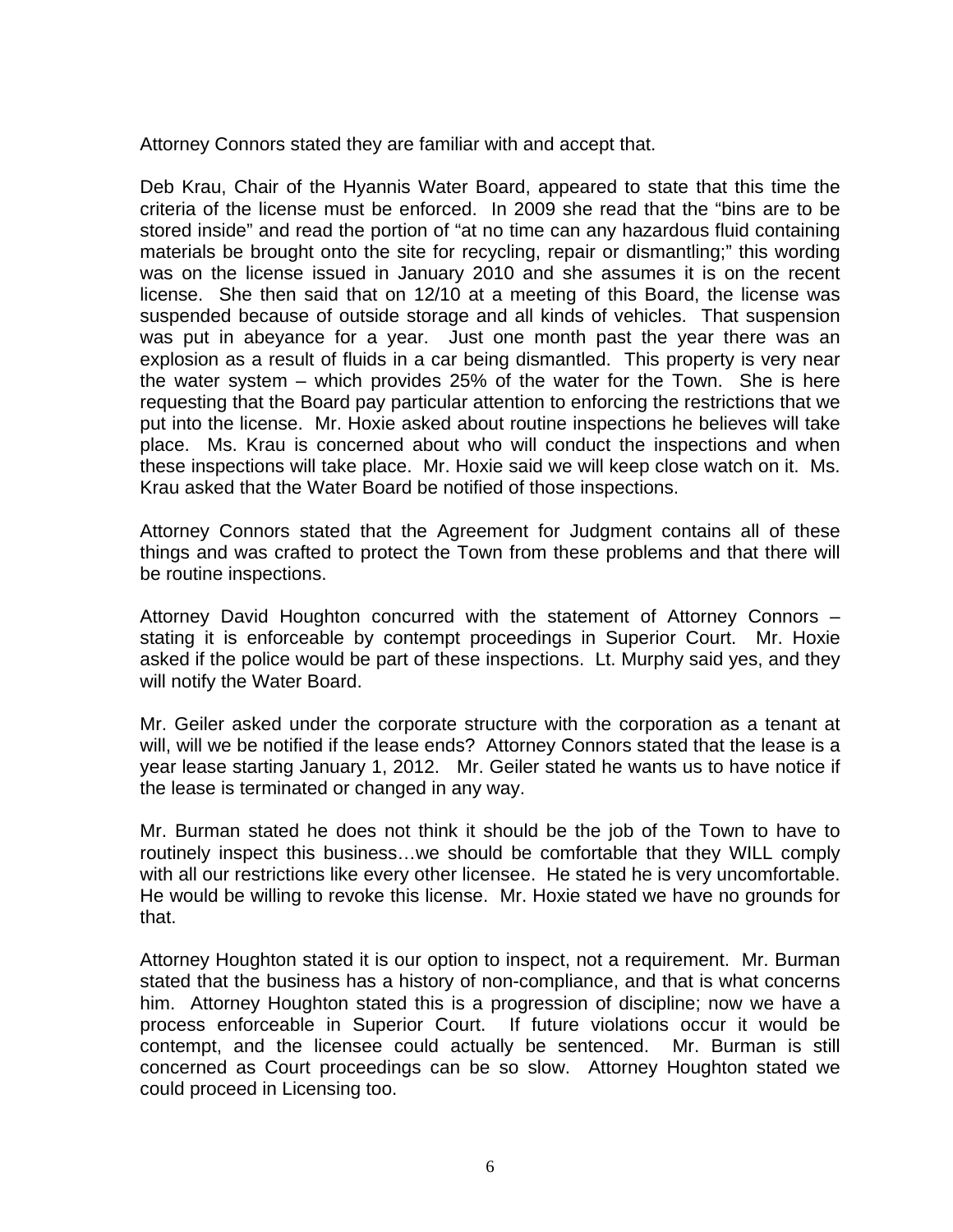Mr. Hoxie asked when the Executive Session minutes can be released with regard to this matter. Attorney Houghton stated that those Minutes can now be released – which include our strategy in this case.

A motion was duly made by Mr. Boy, seconded by Mr. Hoxie and a unanimous vote taken to change from sole proprietor to corporation) Application of Tim Ferreira, d/b/a Ferreira's, 85 Old Yarmouth Road, Hyannis, for a new Annual Junk Dealer License, in the name of his newly formed corporation, Ferreira's Recycling, Inc., d/b/a Ferreira's with the additional wording "At no time can any materials containing any hazardous fluids be brought onto the site for recycling, repair or dismantling" be added to the license. Mr. Hoxie seconded. The motion carried by majority vote; Mr. Burman voted nay.

**New Common Victualler License:** Application of James Turi and Brian Dixon, Mall Subway, LLC, d/b/a Subway #51116, 793 Iyannough Road, Hyannis, Jodi Livermore, Manager, for a new annual Common Victualler License, hours of operation to be 7 am to 10 pm seven days per week.

James Turi appeared for this license. This is a new franchisee. They are taking over this as well as the other one, which is next on the agenda.

A motion was duly made by Mr. Burman, seconded by Mr. Boy and a unanimous vote taken to approve the application of James Turi and Brian Dixon, Mall Subway, LLC, d/b/a Subway #51116, 793 Iyannough Road, Hyannis, Jodi Livermore, Manager, for a new annual Common Victualler License, hours of operation to be 7 am to 10 pm seven days per week.

**New Common Victualler License:** Application of James Turi and Brian Dixon, West Barnstable Subway, LLC, d/b/a Subway #23787, 2145 Iyannough Road, West Barnstable, Jodi Livermore, Manager, for a new annual Common Victualler License, hours of operation to be 7 am to 10 pm seven days per week.

Mr. Turi appeared for this application as well.

A motion was duly made by Mr. Burman, seconded by Mr. Boy and a unanimous vote taken to approve the application of James Turi and Brian Dixon, West Barnstable Subway, LLC, d/b/a Subway #23787, 2145 Iyannough Road, West Barnstable, Jodi Livermore, Manager, for a new annual Common Victualler License, hours of operation to be 7 am to 10 pm seven days per week.

#### **Renewals:**

**The following renewals have been submitted without any changes from the previous year for Licensing Authority approval.**